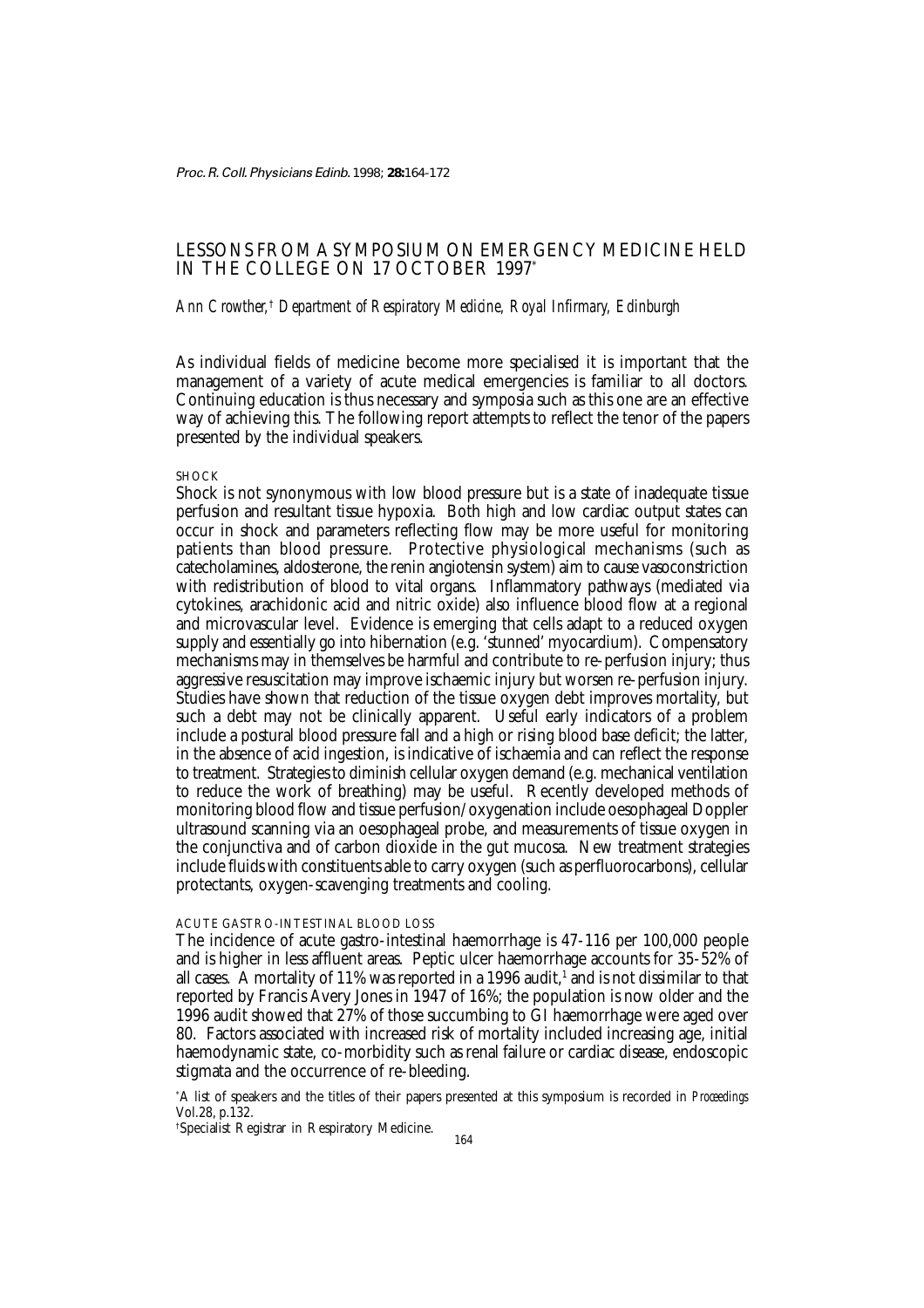Endoscopic findings are important: if active haemorrhage is found there is an 80% chance of either the lesion continuing to bleed or of a re-bleed. If there is a vessel visible, 50% will re-bleed while in hospital; those with a clear ulcer base have a more favourable course.<sup>2,3</sup> Patients often die from an underlying condition unrelated to the acute bleed that has become decompensated secondary to the bleeding event.

Improvement in mortality can be achieved by improvement in resuscitation, the development of teams and units dedicated to managing acute GI bleeding and the use of management protocols and specific treatments.4

The medical treatment of bleeding includes agents that reduce acid secretion (H2 receptor blockers and proton pump inhibitors) - since stability of the clot is related to pH, agents that reduce arterial blood flow such as octreotide, and anti-fibrinolytic agents such as tranexamic acid. However, using the proton pump inhibitor omeprazole did not affect mortality in acute bleeding due to gastric or duodenal ulcers (DU).<sup>5</sup> Upper GI haemorrhage can also be managed surgically or by interventional endoscopic techniques.

The most effective direct treatment for acute bleeding is surgery, but this has significant mortality and morbidity. Endoscopic therapy includes thermal sclerotherapy, injection into the bleeding point using agents such as adrenaline, or mechanical methods such as the use of clips. Combination treatments such as adrenaline injection together with heat-probe treatment are also used; however, a recent study concluded that there was no advantage to combination therapy except in a subgroup that had spurting haemorrhage.<sup>6</sup> Operator experience rather than method of endoscopic treatment is the important factor. Complications of injection therapy include exacerbation of bleeding, perforation and necrosis, and delaying of potential surgical treatment. Factors associated with failed endoscopic therapy are a posterior DU, large ulcers, and significant coexisting disease.

Endoscopic treatment will have a significant impact on 10-15% of patients, 80% will stop bleeding spontaneously and  $5-10\%$  will require surgery.<sup>7,8</sup> The best management is achieved by specialists, a dedicated team and the appropriate use of endoscopy.

## A LIFE-THREATENING INFECTION: MENINGITIS

Notification rates of meningitis in the UK are two to three per 100,000 population (probably an underestimate). The aetiology is usually bacterial or viral (occasionally mycobacterium in the Asian population). Viral meningitis is unlikely to kill unless it is due to infection with the Herpes virus, but it can mimic bacterial meningitis. In the immune competent person in the UK the important bacteria pathogens are *Neisseria meningitidis* and *Streptococcus pneumoniae*. Patients who are seroconverting to HIV can develop an acute aseptic meningitis; this is important to be aware of as there are therapies available now that can alter prognosis in HIV when given at an early asymptomatic stage. In the history of a patient presenting with meningitis, particular reference should be made to: any foreign travel, such as to Africa where the meningococcus is endemic, previous episodes or the use of prophylactic antibiotics (this may mean a more resistant organism), head trauma, and defects in host immunity. Examination must include the ears, joints, the presence of ventriculo-peritoneal shunts, and the exclusion of focal neurological signs.

The need for a head CT scan prior to lumbar puncture is controversial. Treatment should be instigated immediately whenever meningococcal meningitis is suspected. If there is impairment of consciousness, seizures, worsening of headaches or focal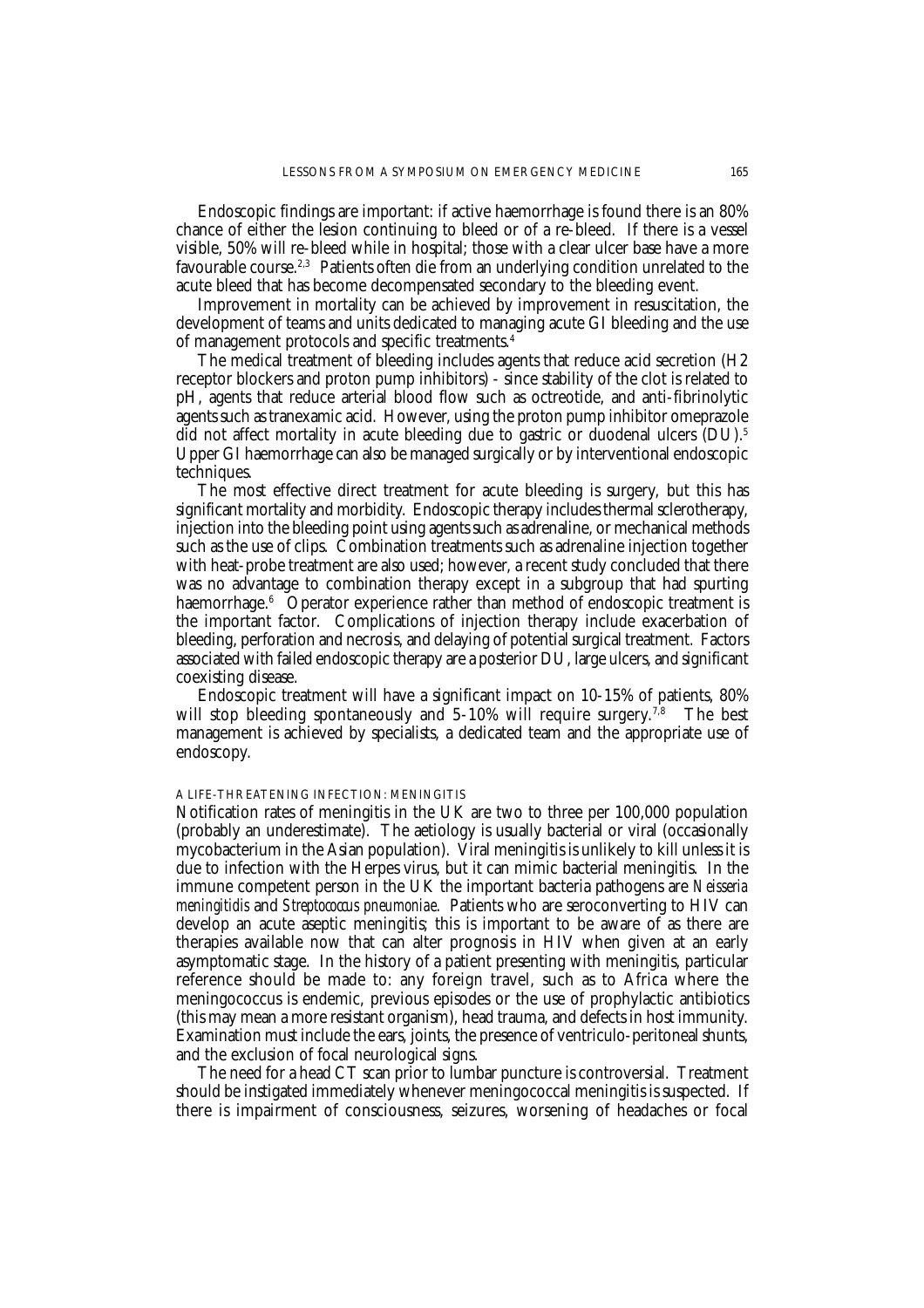neurological signs, a CT scan is mandatory. Raised intracranial pressure may exist with very few symptoms or signs.

Polymerase chain reaction (PCR) analysis of the CSF is helpful in viral infections (particularly due to Herpes in which PCR should be considered the gold standard,  $9,10$ ), in the immune-compromised, in partially treated disease, in disease where response to treatment is poor, and in epidemiological studies. Sensitivity approaches 100% in invasive meningococcal disease but is only 20-40% in tuberculous meningitis. A normal or near-normal CSF may be seen in partially treated meningitis, parameningeal infection (e.g. of sinuses or bone) or in the infected but immune-compromised patient. In the Gloucestershire study<sup>11</sup> of patients with meningococcal meningitis,  $8\%$  initially had a normal CSF (later becoming culture-positive). Intracranial bleeds may mimic or coexist with meningitis.

For adults in the UK, conventional treatment of bacterial meningitis uses high dose benzyl penicillin or a third generation cephalosporin. This is likely to change as penicillin resistance occurs. The role of corticosteroids is controversial; in children with *H. influenzae* meningitis they reduce hearing deficits if given with the first antibiotic dose, but not mortality.<sup>12</sup> Steroids should be given in tuberculous meningitis with dose adjustment if there is concurrent rifampicin therapy. Chemoprophylaxis should be offered to close contacts and to hospital staff involved in a resuscitation situation. In the Gloucestershire outbreak of *N. meningitidis* in the 1980s and early 1990s, only 102 of 191 culture-positive cases were actually notified.<sup>11</sup> Notifying cases identifies outbreaks. The median time for spread from the index case to the next is 24 hours and thereafter spread is rapid. Most sporadic cases in the UK are due to the type B organism. There has been an increase in mini clusters with type C. With the advent of immunisation against *H. influenzae* there is likely to be a reduction in the overall incidence of *H. influenzae* meningitis infection, but children who missed the vaccination may develop the disease later.

### APPROACH TO THE BREATHLESS PATIENT

Breathlessness is a sensation with a receptor, an afferent pathway, a central response, and an efferent pathway.

Every patient has a different dyspnoea threshold. Receptors for breathlessness can sense work expended on breathing, stretch, chest wall and diaphragm excursions, hypoxia and hypercapnia. The respiratory rate can be used as an objective measure of the degree of breathlessness.

Oxygen is not a major driving force to the sensation of breathlessness; the patient does not need to be hypoxic to be breathless. Pulmonary interstitial stretch receptors play a bigger role. In airflow obstruction hyperinflation leads to increased work of breathing but despite this the patient can start to feel better even without improvement in objective parameters. This is due to resetting of the breathlessness receptors. Some asthmatic patients are poor perceivers of breathlessness.

Common causes of breathlessness include asthma, chronic obstructive pulmonary disease (COPD) and infection. When a monophonic wheeze is present, obstruction from a foreign body must be excluded: an expiratory film will show hyperinflation of the affected lung and loss of volume in the other field. In neuromuscular disorders causing breathlessness such as poliomyelitis, Guillain-Barré syndrome and myopathies, vital capacity (VC) is a critical measurement; a falling VC is an indication for assisted ventilation.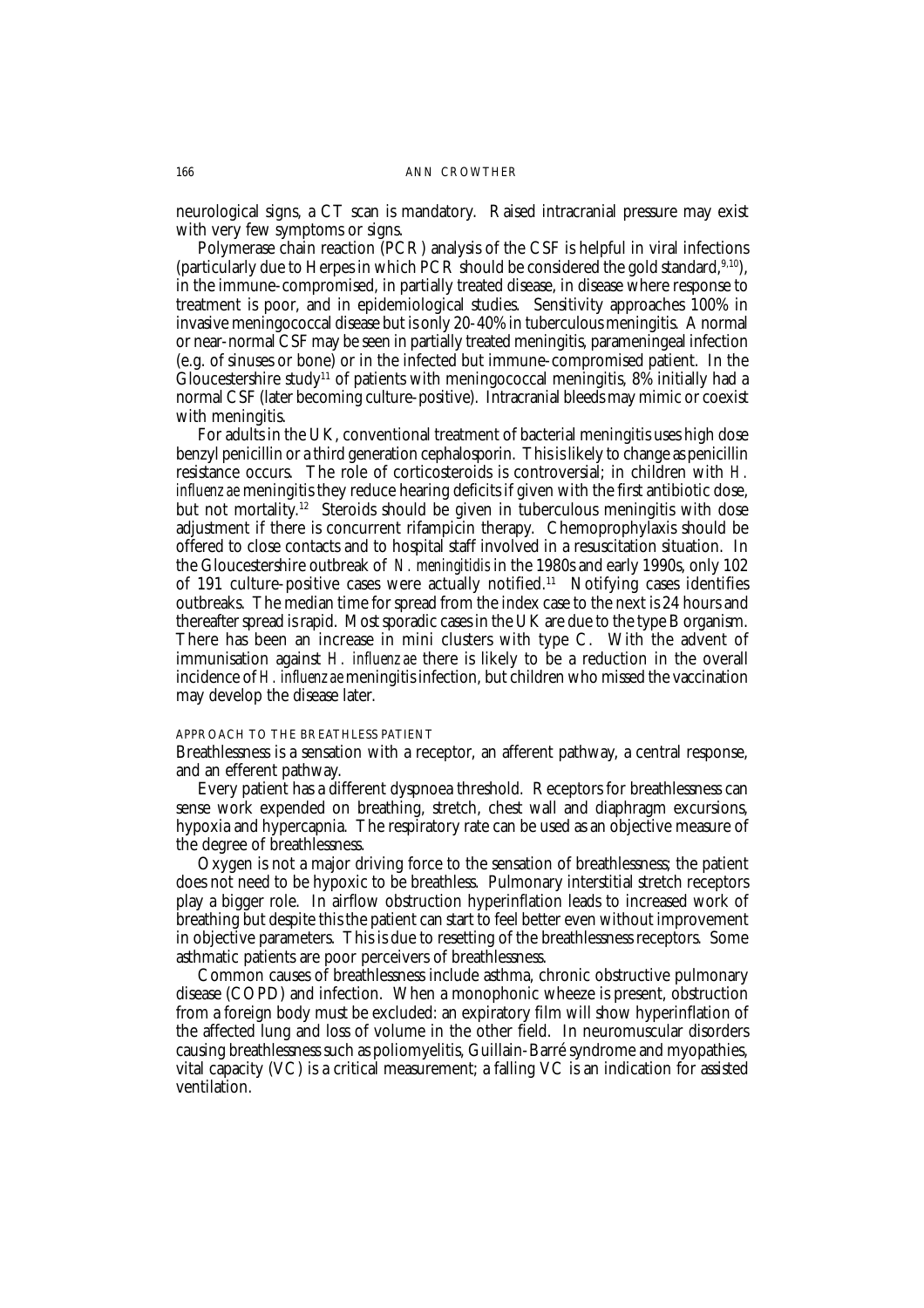### CURRENT ISSUES IN ACUTE POISONING

Treatments specific to poisoning include gut decontamination, antidotes, and elimination techniques. Gut decontamination comprises induced emesis, gastric lavage, whole bowel irrigation and oral activated charcoal. The use of ipecacuhana to induce vomiting is no longer recommended as studies of gastric lavage fluids show that significant drug recovery is rare.<sup>13</sup> Gastric lavage is only indicated when a potentially toxic amount of a substance has been ingested within the previous two hours. Well-known antidotes are naloxone for opiates, and acetylcysteine for paracetamol.<sup>14</sup> Flumazinal is a benzodiazepine antagonist but is not licenced for use in overdoses. The majority of benzodiazepine overdoses will do well with purely supportive management. Benzodiazepines are often taken with tricyclic antidepressants and this leads to a deeper coma. Giving a benzodiazepine antagonist in this situation should possibly be avoided because of the risk of seizures and arrhythmias which has been demonstrated in dogs.15

In paracetamol overdose the commonly-quoted 'treatment line' (from the graph of paracetamol level versus hours post ingestion) is, in fact, a prognostic line developed by Prescott<sup>16</sup> and is based on peak disturbance of liver function in adults who had ingested paracetamol alone. The validity of this curve beyond 15 hours is uncertain, as is its applicability to children. Increased risk of liver damage following paracetamol overdose occurs in patients with chronic alcoholic abuse, eating disorders like anorexia, and concurrent treatment with enzyme-inducing drugs such as isoniazid. Paracetamol levels measured at four hours post-ingestion determine the need for N acetyl cysteine (NAC) therapy. NAC has both early and late actions: in the early stage it is a glutathione precursor, later it acts as a positive inotrope, free radical scavenger and vasodilator. Liver transplantation can be performed for hepatic failure following paracetamol overdose.

#### PSYCHOLOGICAL ASPECTS

Suicide rates fell during both World Wars, and have increased in men but have decreased in women since the 1970s. The mode of suicide also differs between men and women. Women tend to ingest poisons whereas men choose hanging or carbon monoxide poisoning. The discharge rate for poisonings has increased in the Royal Infirmary of Edinburgh from 1,500 in 1989 to 3,000 in 1996. Only about 50% of parasuicides are serious attempts at death.

Improved recognition of depression and the use of drugs which are less harmful when taken in overdose, e.g. selective serotonin re-uptake inhibitors (SSRIs) should help to reduce the death rate from overdose. There should be a multidisciplinary approach to the management of the self-poisoned patient with involvement of emergency staff, physicians, psychiatrists, social workers, and nurses.<sup>17,18</sup> The selfdischarge of a patient who attempts self-harm should only be allowed after an assessment of suicide risk.

## ACUTE NEUROLOGICAL HEADACHES

Focal lesions such as brain tumours and abscesses tend to present sub-acutely rather than with acute headaches. Subarachnoid haemorrhage (SAH) is classically said to occur with the 'hit over the head' history. Even with this classical description only one in four of patients with this symptom will have a confirmed SAH. Other diagnoses to be considered include migraine, 'thunderclap' headaches and exertional headaches. It is important to investigate such headaches because if they should recur there should be no doubt of the original diagnosis. Investigation should include a head CT scan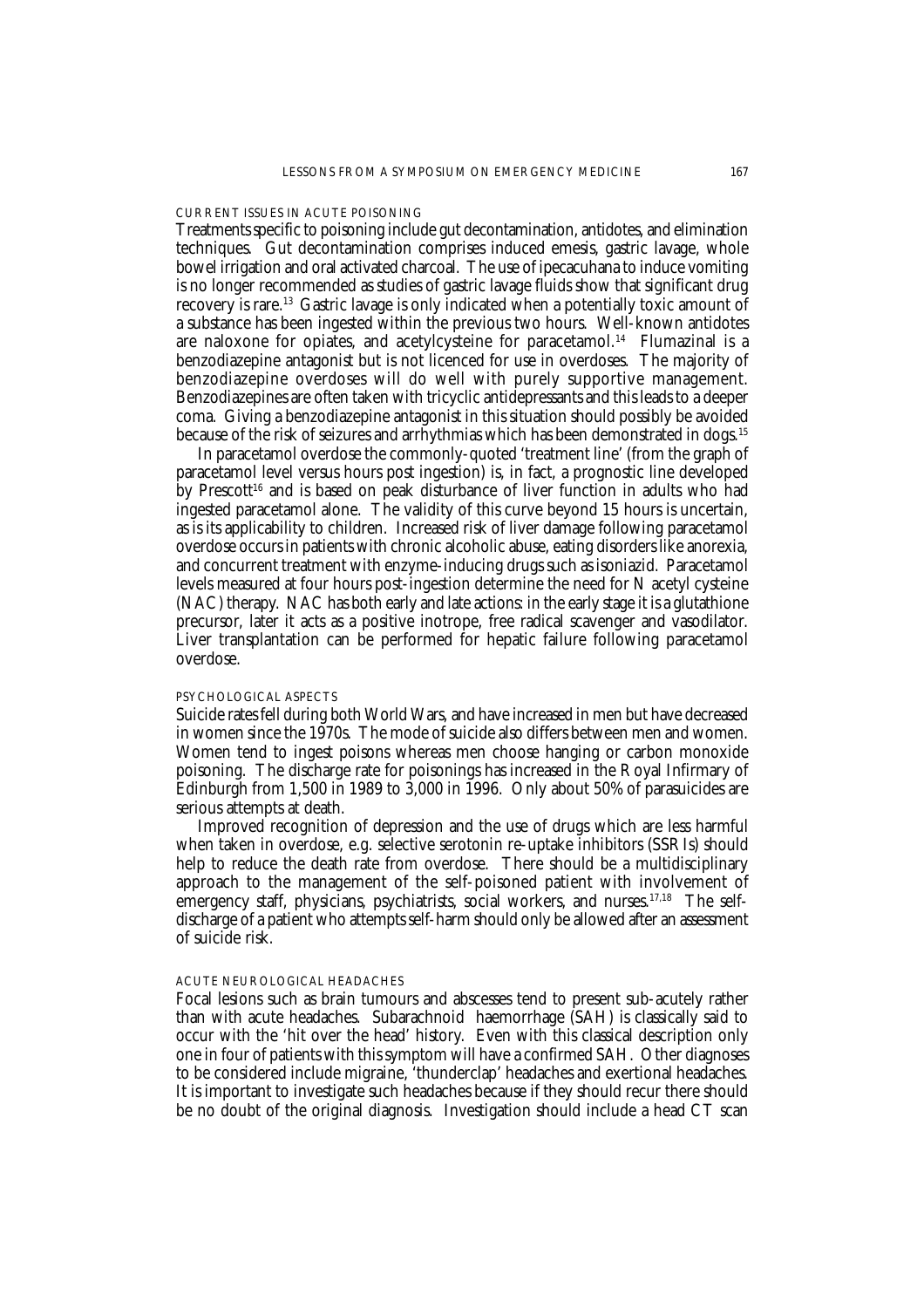### 168 ANN CROWTHER

and lumbar puncture (LP). The CT scan within the first few days of a subarachnoid bleed will be positive in 95% of cases, but will not be positive after two weeks. The incidence of a warning bleed or sentinel bleeds preceding SAH is unknown. Some retrospective studies quote 40-60% of patients as having had significant headache prior to the event. A prospective study in Holland has suggested that this is an overestimate and that warning headaches are quite rare.<sup>19</sup> Other common causes of headaches include wry neck, meningism, coital or exertional headache, sinusitis, and temporal arteritis.

# APPROACH TO THE PATIENT WITH CHEST PAIN

Chest discomfort represents approximately 20% of all general medical hospital admissions in the UK. In Ninewells Hospital, Dundee, Scotland, a recent unpublished audit has found a similar figure. This audit also found that a large number of patients self-refer and that many of these are discharged within 24 hours. Patients must be given a firm diagnosis at initial presentation or they will keep re-presenting, particularly if a cardiac cause has not been firmly excluded. Speeding up diagnosis could involve open access facilities for endoscopy, exercise tolerance testing, and rapid access chest pain clinics. A diagnosis of 'chest pain query cause' is not acceptable. A delay in reaching a diagnosis leads to patient anxiety and reduces the likelihood of a definite diagnosis being made.

Thrombolysis is the treatment of choice for acute myocardial infarction (MI). 'The door to needle time' in the administration of thrombolysis approaches 30 minutes in most units. In rural areas thrombolysis may be administered by general practitioners but there can be problems with hypotension and arrhythmias.<sup>20</sup> The other delay of significance is that of 'the pain to call help' time. Public education with regard to this is vital but needs to be on-going. A study on the impact of faxing ECGs to a more senior member of staff revealed agreement in management in 87% of cases; in 8% an unnecessary treatment was avoided and in  $4\%$  additional treatments were given.<sup>21</sup>

Significant cardiac disease can exist with atypical or minimal symptoms. Cardiac and oesophageal problems often coexist. Oesophageal acid perfusion can provoke angina (linked angina) even in patients with normal coronary arteries, and can cause ECG changes. In Cambridge, work has demonstrated the presence of a neuro-cardiooesophageal reflex.22 Both types of pain can get better with calcium antagonists.

## MANAGING UNSTABLE ANGINA

The 'average' patient with stable angina can expect an annual catastrophic cardiac event rate of at least 1% (the OASIS Registry has reported 10% death/myocardial infarction at six months). This event rate increases in unstable angina. The Braunwald classification of unstable angina has three categories. The first is new, severe or accelerated angina not occurring at rest; the second is angina at rest with the most recent episode being at least 48 hours earlier, and thirdly angina at rest with the most recent episode being within 48 hours. Each of these categories can be further subdivided into unstable angina secondary to an extra cardiac cause, primary unstable angina or post-infarction unstable angina. Group three of the Braunwald classification occurring post infarction has the highest subsequent cardiac event rate.

Patients with unstable angina have pain and ECG changes, and a 5% risk of death or myocardial infarction in seven days and 10% in six months. The admitting ECG is helpful in determining who will develop a full thickness infarct. If there is ST segment elevation on the admitting ECG, the patient is more likely to go on to have a full thickness infarct and there is a high 30-day cardiac event rate of 11%. In the absence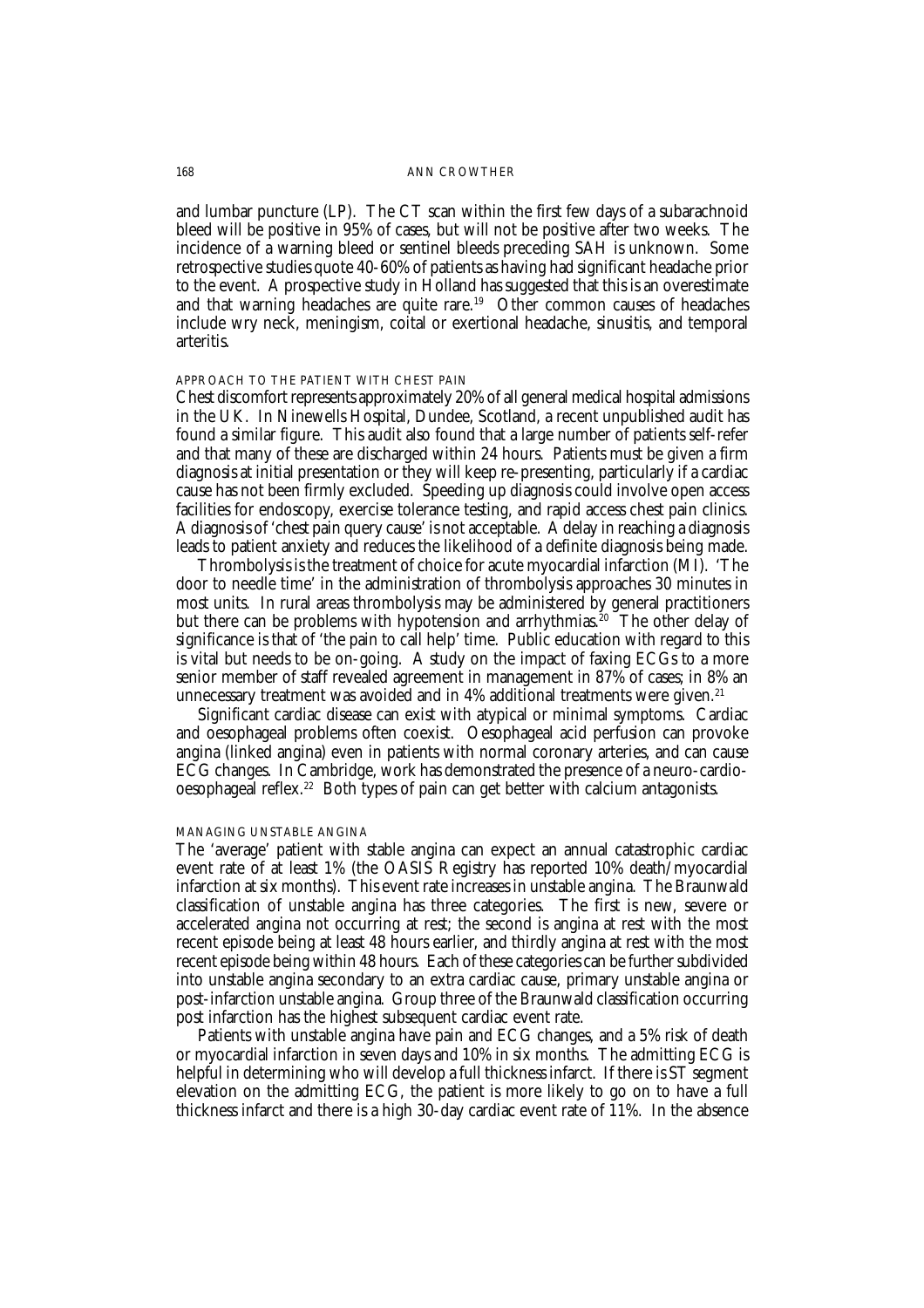of ST segment elevation, or if there is ST segment depression, should an infarct occur it is less likely to be full thickness and more likely to be non-Q wave with a lower 30 day cardiac event, and mortality, rate.

In unstable angina there is a destabilising influence which may exist for some time. In the affected coronary artery there is usually an atheromatous plaque.<sup>23,24,25</sup> Smaller, thinner-capped plaques are more likely to rupture allowing thrombogenic material from the plaque's core to come into direct contact with blood. Platelets are stimulated via the arachidonic/thromboxane pathway (blocked by aspirin), undergo a configuration change and interact with blood proteins particularly fibrinogen. This can lead to either an occlusive or a non-occlusive thrombus.

Early use of aspirin leads to a significant reduction in mortality from acute coronary ischaemic syndromes. Platelet activation bypasses the arachidonic acid pathway, and so aspirin is only partially effective. There are drugs that bypass the arachidonic/ thromboxane pathway and inhibit the final platelet adhesion step: the glycoprotein IIb/IIIa receptor antagonists. Different IIb/IIIa receptor antagonists have undergone trials: abciximab (used in the CAPTURE,<sup>26</sup> EPIC<sup>27</sup> and EPILOG trials<sup>28</sup>), tirofiban (the RESTORE trial<sup>29</sup>) and itegrilin (the IMPACT II<sup>30</sup> and PURSUIT<sup>31</sup> trials). These drugs were used in patients undergoing invasive coronary procedures and also used in trials for unstable angina by PURSUIT. In the CAPTURE trial an initial benefit was shown but was lost by six months. In the EPIC trial a benefit was seen up to three years.<sup>27</sup> The future lies with oral preparations of these drugs.

The role of heparin in acute coronary syndromes remains controversial, but there is a trend towards use of lower doses. There is no strong evidence of any long-term benefit from the combined use of heparin and aspirin, but are probably useful in the early phase of unstable angina.<sup>32</sup> There is no benefit from high-dose over low-dose heparin with IIb/IIIa receptor antagonists. Low molecular weight heparin appears superior to unfractionated heparin (e.g. the  $FRISC^{33}$ ) but there is no evidence yet that there is additional benefit from its addition to a IIb/IIIa receptor antagonist. Both GTN and heparin provide symptomatic treatment but there is no advantage in using them together.

Early interventional treatments for unstable angina such as acute coronary surgery or percutaneous transluminal coronary angioplasty (PTCA)<sup>34</sup> have not yet been confirmed by appropriately-powered trials as having any long-term benefit. If early PTCA is to be carried out then it should be done in a good centre and a IIb/IIIa receptor antagonist should be given (e.g. the CAPTURE trial).<sup>26</sup>

Treatment goals in patients with unstable angina are to relieve symptoms, abolish ischaemia, reduce infarct size and improve prognosis. Management entails close monitoring of the patient with frequent ECGs, the use of aspirin, measures to control pain such as beta blockers, nitrates or heparin (beta blockers have not been known to alter mortality in unstable angina). Dihydropiridine calcium channel blockers should not be given in acute ischaemic coronary syndromes. Continuing pain requires angiography and an interventional procedure, but this is a symptomatic measure and has not yet been shown to improve prognosis.

#### ARRHYTHMIAS

Arrhythmias can be divided simply into regular or irregular, and the QRS complex can either be narrow or wide. A wide complex tachycardia should be assumed to be ventricular (VT) until proven otherwise. The ventricular nature is demonstrated by the presence of dissociated p waves, fusion and capture beats. Other features suggestive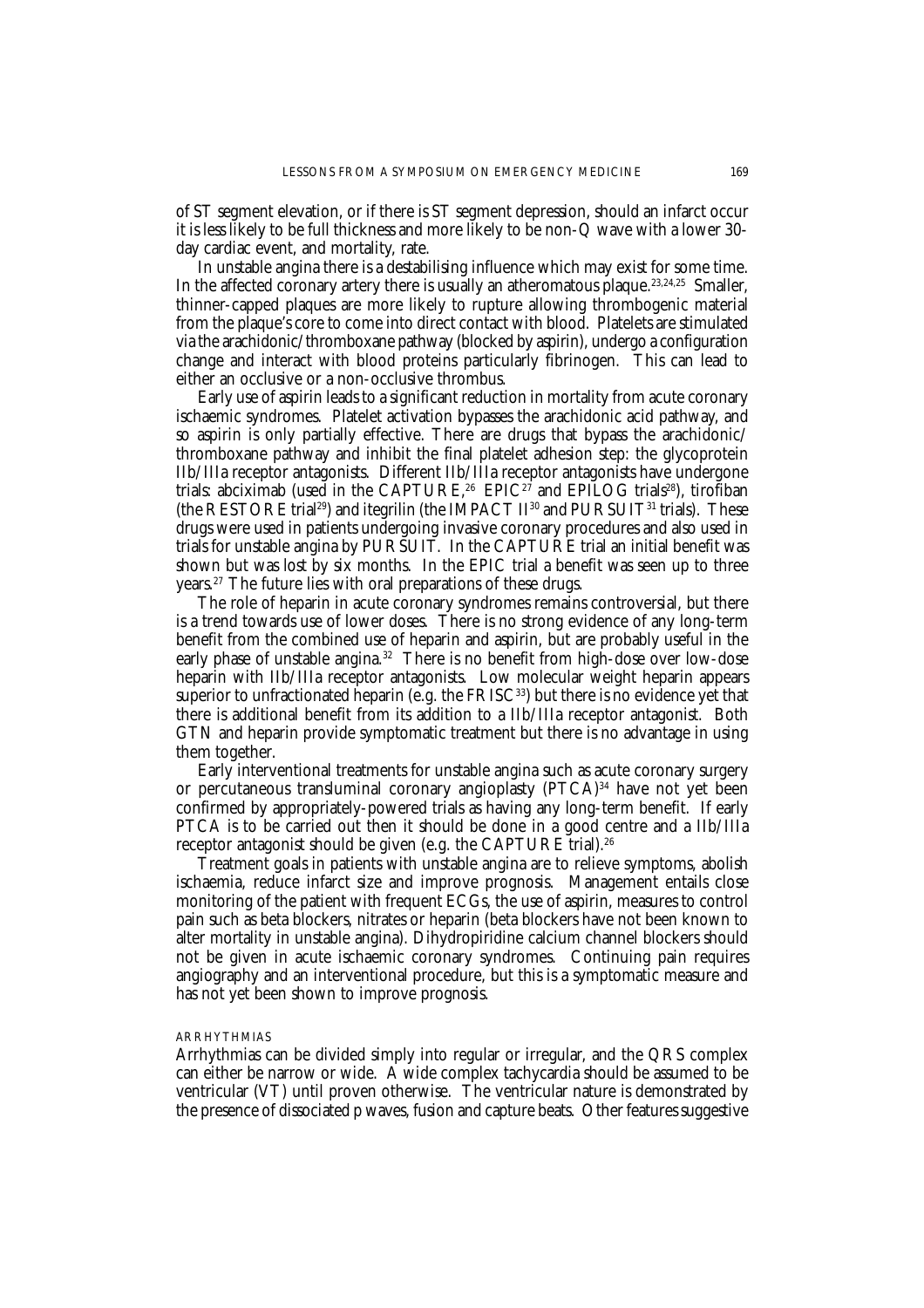#### 170 ANN CROWTHER

of VT are an extreme left axis, a very wide QRS complex (>160ms), and concordance. Comparison with previous ECGs or with an ECG after the rhythm has been terminated is very useful.

The mode of treatment of any arrhythmia depends on whether there is any haemodynamic compromise. If there is compromise, treatment of VT is electrical cardioversion (synchronised under general anaesthetic, if time permits). If the rhythm is tolerated then cardioversion with drugs should be attempted and intravenous lignocaine is the first line drug. Other methods include ventricular over-pacing, and elective cardioversion. Verapamil should not be used in VT, nor is adenosine recommended as it can cause A-V dissociation. After correction of VT or VF, the underlying cause should be determined (usually ischaemic heart disease). Long-term therapy includes drugs, implantable cardioverter defibrillators (ICDs) and myocardial action potential (MAP-) guided endocardial resection, but the latter carries a mortality risk.35 The recent AVID trial concluded that among survivors of ventricular fibrillation or sustained ventricular tachycardia causing severe symptoms, the implantable cardioverter defibrillator is superior to antiarrhythmic drugs for increasing survival. Referral to a specialist centre should be made.

Supraventricular tachycardia (SVT) can be wide complex in the presence of bundle branch block (A-V node re-entry, atrio-ventricular re-entry in accessory pathway), antidromic tachycardia and atrial flutter with bundle branch block. The production of A-V nodal block is useful and can be achieved with vagal manoeuvres, and by using drugs such as adenosine or verapamil. If there is haemodynamic compromise the patient needs electrical cardioversion, if not, adenosine, verapamil or agents to control rate such as beta blockers should be used.

A narrow complex tachycardia occurs in atrial flutter where there is a rate of 300/ min or 150/min in the presence of a 2:1 block. Manoeuvres such as carotid sinus massage (CSM) or the administration of adenosine may not terminate the problem but will usually reveal the diagnosis. Narrow complex SVT can be treated with cardioversion (if the patient is haemodynamically compromised), carotid sinus massage, verapamil, adenosine or a pacemaker.

The treatment of a single episode of SVT without collapse, with a normal ECG in sinus rhythm and no delta wave requires that the patient be taught vagal maneouvres. If recurrent episodes occur then referral to a specialist is needed since ablation therapy may be indicated.

Atrial fibrillation (AF) is an irregular atrial tachycardia, which can be narrow complex or broad if associated with bundle branch block or an accessory pathway. It is the commonest arrhythmia requiring hospital admission. In AF of new onset, an underlying cause such as ischaemic heart disease, mitral valve disease, thyrotoxicosis, hypertension, and cardiomyopathy should be sought. In new onset AF, the aim of treatment is restoration of sinus rhythm. Electrical cardioversion should be preceded and followed by four weeks of anticoagulation since, even after a successful cardioversion, it takes time for the atrial mechanical function to return to normal. Maintainance of sinus rhythm requires drugs such as sotalol, amiodarone or propanfenone. Digoxin is only useful to control the ventricular rate but this can also be achieved with beta blockers or calcium antagonists. Patients with chronic atrial fibrillation should normally be anticoagulated with warfarin. If there are contraindications to warfarin then aspirin should be given.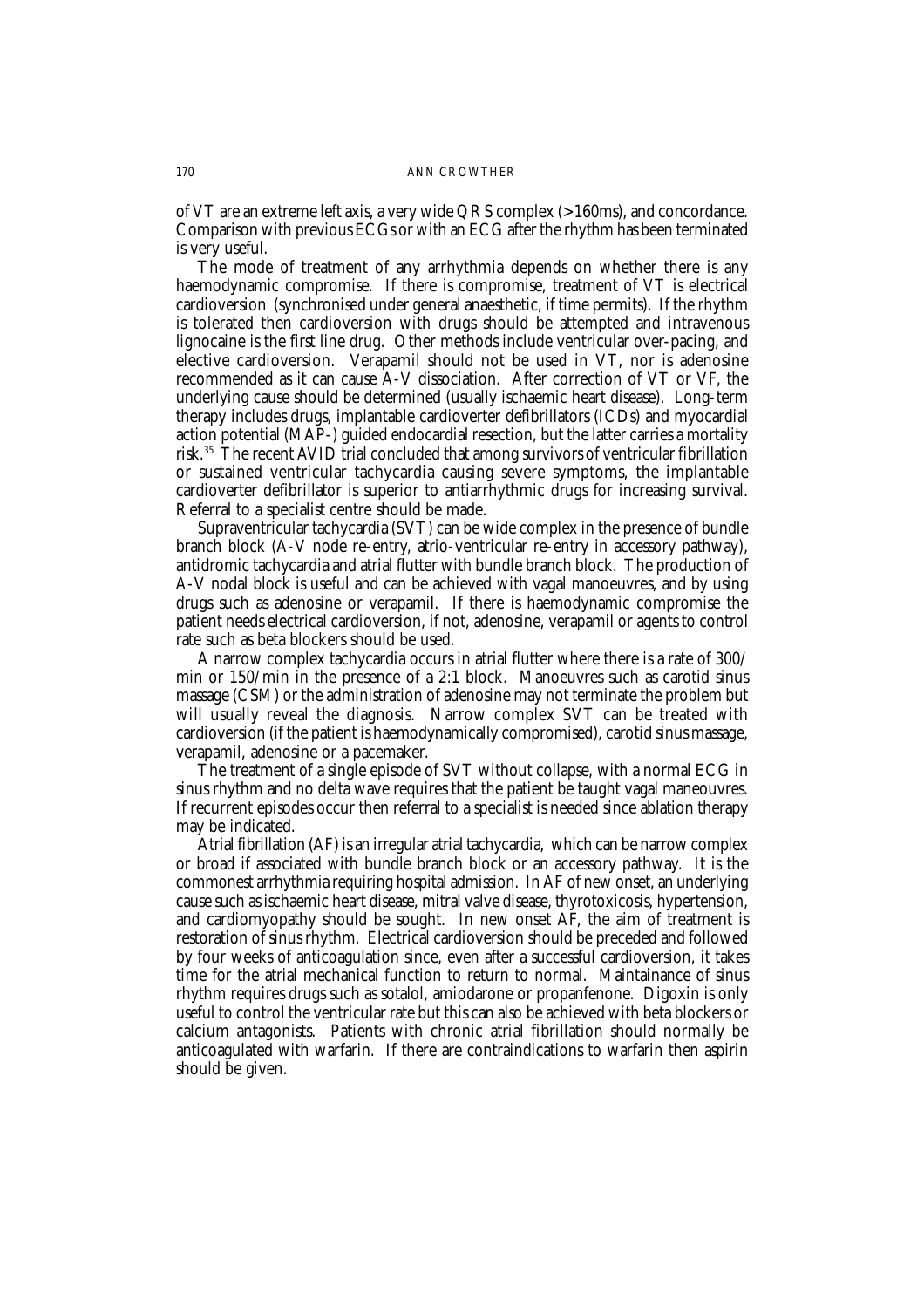**REFERENCES** 

- <sup>1</sup> Audit performed by the Royal College of Surgeons in England, 1996.<br><sup>2</sup> Chang Chion CS, Wu CS, Chan PC et al. Different implications of s
- <sup>2</sup> Chang-Chien CS, Wu CS, Chen PC *et al*. Different implications of stigmata of recent haemorrhage in gastric and duodenal ulcers. *Dig Dis Sci* 1988; **33:**400-4.
- <sup>3</sup> Kubba AK, Palmer KR. Role of endoscopic injection therapy in the treatment of bleeding peptic ulcer. *Br J Surg* 1996; **83:**461-8.
- <sup>4</sup> Bramley PN, Masson J, Walshe D. The impact of a specialized bleeding unit serving Grampian region: the way forward? *Gut* 1993; **34(Suppl):**F236.
- <sup>5</sup> Daneshmend TK, Hawkey CJ, Langman MJ, Logan *et al*. Omeprazole versus placebo for acute upper gastrointestinal bleeding: randomised double blind controlled trial. *BMJ* 1992; **304:**143-7.
- <sup>6</sup> Chung SS, Lau JY, Sung JJ *et al*. Randomised comparison between adrenalin injection alone and adrenalin injection plus heat probe treatment for actively bleeding ulcers. *BMJ* 1997; **314:**1307-11.
- <sup>7</sup> Bornman PC, Theodorou NA, Shuttleworth RD *et al*. Importance of hypovolaemic shock and endoscopic signs in predicting recurrent haemorrhage from peptic ulceration: a prospective evaluation. *BMJ* 1985; **291:**245-7.
- <sup>8</sup> Clason AE, MacLeod DAD, Elton RA. Clinical factors in the prediction of mortality in acute upper gastrointestinal haemorrhage. *Br J Surg* 1986; **73:**985-7.
- <sup>9</sup> Jeffery KJ, Read SJ, Peto TE *et al*. Diagnosis of viral infections of the central nervous system: clinical interpretation of PCR results. *Lancet* 1997; **349:**313-7.
- <sup>10</sup> Read SR, Jeffrey KJM, Bangham CRM. Aseptic meningitis and encephalitis: the role of PCR in the diagnostic laboratory. *J Clin Microbiol* 1997; **35(3):**691-6.
- <sup>11</sup> Wylie PA, Stevens D, Drake W *et al.* Epidemiology and clinical management of meningococcal disease in West Gloucestershire: retrospective, population based study. *BMJ* 1997; **315:**774-9.
- <sup>12</sup> McIntyre PB, Berkey CS, King SM *et al.* Dexamethazone as adjunctive therapy in bacterial meningitis. A meta-analysis of randomised clinical trials since 1988. *JAMA* 1997; **178:**925-31.
- <sup>13</sup> Saetta JP, Quinton DN. Residual gastric content after gastric lavage and ipecacuanha-induced emesis in self-poisoned patients: an endoscopic study. *J R Soc Med* 1991; **84(1):**35-8.
- <sup>14</sup> Prescott LF, Park J, Ballantyne A et al. Treatment of paracetamol (acetaminophen) poisoning with N acetylcysteine. *Lancet* 1977; **2:**432-4.
- <sup>15</sup> Lheureux P, Vranckx M, Leduc D, Askenasi R. Risks of flumazenil in mixed benzodiazepine-tricyclic antidepressant overdose: report of a preliminary study in the dog. *J Toxicol Clin Exp* 1992; **12(1):**43-53.
- <sup>16</sup> Prescott LF, Roscoe P, Wright N, Brown SS. Plasma paracetamol half-life and hepatic necrosis in patients with paracetamol overdosage. *Lancet* 1971; **1:**519-22.
- <sup>17</sup> Gunnell D, Frankel S. Prevention of suicide: aspirations and evidence. *BMJ* 1994; **308:**1227-33.
- <sup>18</sup> Royal College of Psychiatrists. Guidelines on the management of DSH.
- <sup>19</sup> Linn FH, Wijdicks EF, van der Graaf Y *et al*. Prospective study of sentinel headache in aneurysmal subarachnoid haemorrhage. *Lancet* 1994; **344:**590-3.
- <sup>20</sup> GREAT Group. Feasability, safety, and efficacy of domiciliary thrombolysis by general practitioners: Grampian region early anistreplase trial. *BMJ* 1992; **305:**548-53.
- <sup>21</sup> Srikanthan VS, Pell AC, Prasad N *et al*. Use of fax facility improves decision making regarding thrombolysis in acute myocardial infarction. *Heart* 1997; **78(2):**198-200.
- <sup>22</sup> Chauhan A, Petch MC, Schoffield PM. Cardio-oesophageal reflex in humans as a mechanism for 'linked angina'. *Eur Heart J* 1996; **17(3):**407-13.
- <sup>23</sup> Davies MJ, Thomas MJ. Plaque fissuring: the cause of acute myocardial infarction, sudden ischaemic death, and crescendo angina. *Br Heart J* 1985; **53:**363-73.
- <sup>24</sup> Bertrand ME, Braunwald E, Davies MJ *et al*. Confronting the challenge of acute coronary syndromes. *Clin Card* 1997; **20(suppl 1):**1-26.
- <sup>25</sup> Libby P. Molecular basis of the acute coronary syndromes. *Circulation* 1995; **91:**2844-50.
- <sup>26</sup> Anon. Randomised placebo-controlled trial of abciximab before and during coronary intervention in refractory unstable angina: the CAPTURE Study. *Lancet* 1997; **349:**1429-35.
- <sup>27</sup> Califf RM, Lincoff AM, Tcheng JE, Topol EJ. An overview of the results of the EPIC trial. *Eur Heart J* 1995; **16(Suppl L):**43-49.
- <sup>28</sup> de Werf F. More evidence for beneficial effect of platelet glycoprotein IIb/IIIa-blockade during coronary interventions. Latest results from the EPILOG and CAPTURE trials. *Eur Heart J* 1996; **17(3):**325-6.